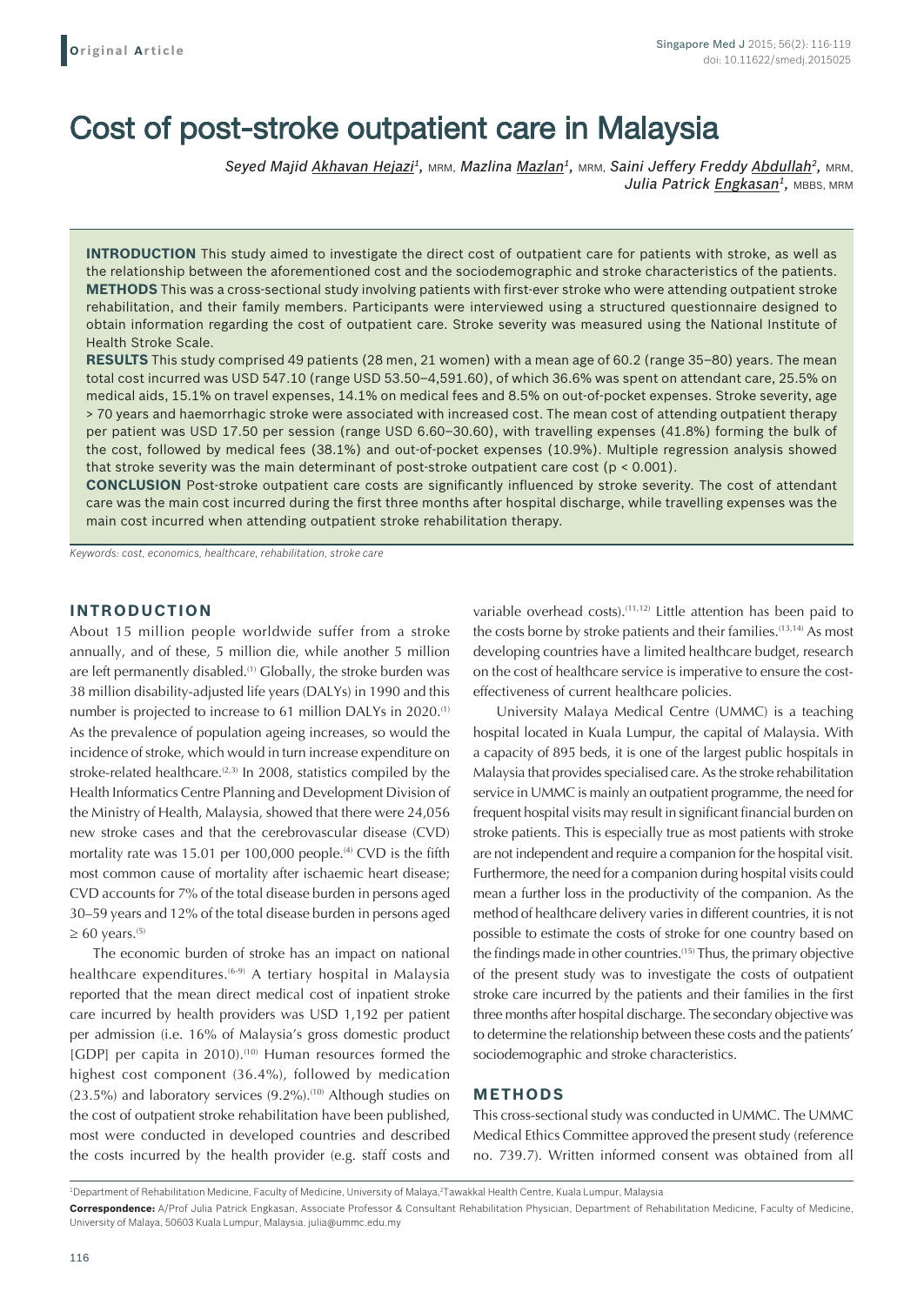patients who participated in the present study, and the voluntary nature of the study was explained to both patients and their caregivers before the interviews were conducted. All patients admitted to the neurology ward of UMMC between August 2010 and April 2011 were screened for eligibility for inclusion in the present study by the primary investigator. Patients who were hospitalised within 72 hours of the onset of a first-ever stroke (ischaemic or haemorrhagic), as defined by the World Health Organization (WHO),<sup>(16)</sup> underwent outpatient rehabilitation in UMMC, and had a caregiver were eligible for inclusion in the present study. Patients were excluded from the study if they were pre-morbidly dependent and/or had subarachnoid haemorrhage, transient ischaemic attack, epilepsy, psychiatric illness or any terminal illness that could affect their daily function and activities. In the present study, we limited the study period to the first three months after hospital discharge because studies have shown that most of the recovery takes place during this period.<sup>(17)</sup>

We developed a questionnaire that consisted of three sections: (a) the patient's sociodemographic data (i.e. age, gender, ethnicity, marital status, employment status, education level and income level), and the caregiver's job, education level and income level; (b) stroke characteristics, including type of stroke (i.e. ischaemic or haemorrhagic), severity of stroke (measured using the National Institute of Health Stroke Scale [NIHSS]), length of hospital stay and stroke risk factors; and (c) stroke-related costs incurred by the patients. The family members of the patients were interviewed three times within the first three months following stroke, and the costs were averaged for analysis.

In the present study, costs were defined as those incurred by the patients and their families as a direct result of the stroke. The costs reported by the family members were collected and analysed. However, we did not verify the costs reported (e.g. by asking for medical bills or receipts). We considered only the direct cost of therapeutic goods and services, and the other resources that are usually, but not exclusively, provided after discharge from acute care, including attendant care. The costs were grouped into the following categories: (a) medical consultation and therapy fees; (b) attendant care; (c) travelling expenses (for hospital visits); (d) out-of-pocket expenses; and (e) cost of medical equipment. We also documented the cost of additional therapy from other resources, including alternative therapy (e.g. acupuncture, massage, herbal or traditional medicine). At the time of the study (i.e. in the year 2011), USD 1.0 equalled approximately MYR 3.1.

The total incurred cost and the cost spent for each hospital visit were calculated. The cost of each hospital visit was subsequently extrapolated to find the estimated cost of outpatient stroke therapy in the first three months. Pearson, Spearman and Kendall's tau-b correlation tests were used to explore the correlation among variables. Mean costs were analysed and compared using independent sample *t*-tests. Mann-Whitney U-test, *t*-test or chi-square test were used, when appropriate, to compare variables between two groups. Prespecified variables were then entered into multiple regression analysis models to determine the relationship between the variable and the costs. A p-value < 0.05 was considered statistically significant.

#### **RESULTS**

Among patients with acute first-ever stroke who were admitted to the neurology ward of UMMC between August 2010 and April 2011, 52 met the inclusion criteria, and all agreed to participate in the present study. Of these 52 patients, 3 died and 49 (28 men, 21 women) completed the study.

The sociodemographics and illness characteristics of the patients are shown in Table I. The male patients were younger than the female patients (mean age  $57 \pm 11$  years vs.  $64 \pm 11$  years;  $p < 0.05$ ) and had a longer length of hospital stay than the female patients (mean length  $17 \pm 11$  days vs.  $11 \pm 8$  days,  $p < 0.05$ ). However, there was no significant difference between the male and female patients with regard to stroke severity at admission. The mean NIHSS score for the male patients was  $10 \pm 6$ , while the score for the female patients was  $8 \pm 4$  (p = 0.2). We found that, in our study, male patients were more likely to be smokers and consumers of alcohol (chi-square test,  $p = 0.002$ ). Patients with an intracerebral haemorrhagic stroke had a significantly longer length of stay (t  $[47] = 2.5$ ) and a higher NIHSS baseline  $(t [47] = 2.8)$ . The average monthly income of our study cohort (USD 430.00) was lower than the average income of people living in Kuala Lumpur (USD 1,770.30).<sup>(18)</sup>

The distribution of the direct costs incurred by patients is shown in Table II. The mean total cost incurred by the patients during the first three months was USD 547.10 (range USD 53.50–4,591.60). This implies that patients spent approximately 40% of their income on rehabilitation care in the first three months. A large portion of the total cost was due to expenses on attendant care (36.6%), followed by medical equipment (25.5%) and travelling (15.1%). On average, patients had 1 (range 0–5) consultation session with a rehabilitation physician, 1 (range 0–5) session with a speech therapist, 6 (range 0–12) sessions with an occupational therapist, and 4 (range 0–12) sessions with a physiotherapist. The amount spent on each outpatient visit session ranged from USD 6.60 to USD 30.60 (mean USD 17.50), with travelling expenses forming the bulk of the cost (41.8%), followed by medical fees (38.1%) and out-of-pocket expenses (10.9%). Almost two-thirds (69.4%) of the patients went for additional therapy outside of the hospital (64.7% traditional massage therapy, 52.9% acupuncture and 11.8% private physiotherapy), spending an average of USD 14.60 per session, which is more expensive than the hospital's therapy fees (mean USD 5.67 per session).

We found that patients aged < 70 years spent more on medical consultations and therapy sessions than those aged  $\geq$  70 years (USD 84.30  $\pm$  36.70 vs. USD 50.30  $\pm$  38.90). The cost incurred by patients with haemorrhagic stroke was significantly higher than the cost incurred by patients with ischaemic stroke (USD 1,032.50 vs. USD 451.90,  $p = 0.035$ ). There was a positive relationship between stroke severity (measured using NIHSS) and cost. The mean total cost for patients with severe stroke was approximately 5 and 2.5 times that of patients with mild and moderate strokes, respectively. Multiple regression analysis established stroke severity as the main determinant of total cost  $(\beta = 0.362, p = 0.01)$ , and stroke severity was found to be responsible for 27% of the total cost variance.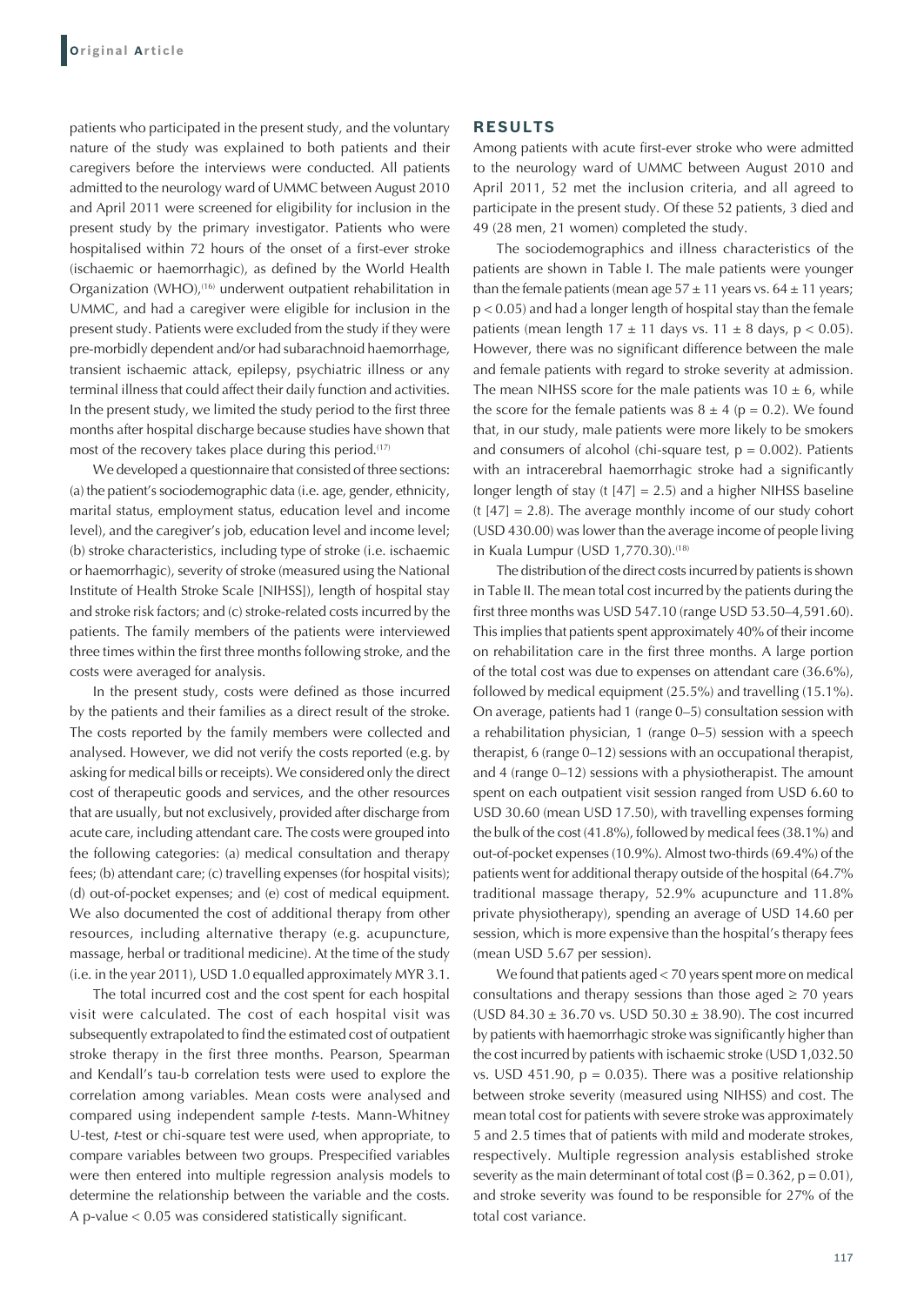|  |                        |  | Table I. Sociodemographics and stroke characteristics of |  |
|--|------------------------|--|----------------------------------------------------------|--|
|  | patients ( $n = 49$ ). |  |                                                          |  |

| <b>Characteristic</b>           | No. (%)                    |
|---------------------------------|----------------------------|
| Age <sup>*</sup> (yr)           | $60.2(59, 35-80)$          |
| Gender                          |                            |
| Male                            | 28(57.1)                   |
| Female                          | 21(42.9)                   |
| <b>Stroke subtype</b>           |                            |
| Ischaemic                       | 41 (83.7)                  |
| Haemorrhagic                    | 8(16.3)                    |
| Stroke severity on admission*.* |                            |
| At admission                    | $9.4(8, 3-23)$             |
| At discharge                    | $6.4(6, 2-18)$             |
| <b>Risk factors</b>             |                            |
| Hypertension                    | 41 (83.7)                  |
| Diabetes mellitus               | 22(44.9)                   |
| Hyperlipidaemia                 | 9(18.4)                    |
| Family history of stroke        | 10(20.4)                   |
| Alcohol consumption             | 10(20.4)                   |
| Length of hospital stay* (day)  | $14.3(12, 3-43)$           |
| <b>Employment status</b>        |                            |
| Employed                        | 24(49.0)                   |
| Unemployed                      | 15 (30.6)                  |
| Retired                         | 10(20.4)                   |
| <b>Monthly income* (USD)</b>    | 438.06 (221.77, 0-3919.35) |

\*Data presented as mean (median, range). †Based on National Institute of Health Stroke Scale scores.

**Table II. Direct cost (in USD) of outpatient stroke care during the first three months after hospital discharge.**

| <b>Expenses</b>                      | Mean cost (range)     |  |  |
|--------------------------------------|-----------------------|--|--|
| Home help/nursing care               | 200.3 (0-3870.9)      |  |  |
| Aids/adaptation                      |                       |  |  |
| Wheelchair                           | $43.2(0-290.3)$       |  |  |
| Walking aid                          | $17.8(0-64.5)$        |  |  |
| Commode chair                        | $11.7(0-290.3)$       |  |  |
| Shoulder support                     | $8.0(0-27.7)$         |  |  |
| Others                               | $59.0 (0 - 760.6)$    |  |  |
| Total                                | 139.7 (0-801.6)       |  |  |
| Travelling to hospital               | $82.5(0-214.5)$       |  |  |
| Out-of-pocket                        |                       |  |  |
| Patient's meals                      | $19.9(0-193.5)$       |  |  |
| Caregiver's meals                    | 26.0 (0-197.8)        |  |  |
| Others                               | $0.9(0-1.6)$          |  |  |
| Total                                | 46.8 (0-387.1)        |  |  |
| <b>Consultation and therapy cost</b> |                       |  |  |
| Consultation with a rehabilitation   | $8.8(0-29.0)$         |  |  |
| physician                            |                       |  |  |
| Occupational therapy                 | $36.7 (0 - 77.4)$     |  |  |
| Physiotherapy                        | $28.5(0-77.4)$        |  |  |
| Speech therapy                       | $3.8(0 - 32.2)$       |  |  |
| Total                                | 77.8 (19.4-156.4)     |  |  |
| <b>Total cost per patient</b>        | 547.10 (53.5-4,591.6) |  |  |

Note: Costs listed exclude the cost of alternative therapy.

#### **DISCUSSION**

The present study gathered information on stroke-related costs incurred by patients from a developing country, adding valuable knowledge to current information on the known costs of stroke. To the best of our knowledge, the present study is the first to describe the direct costs incurred by stroke survivors and their families upon discharge from a hospital in Malaysia. Although several studies have established the effect of stroke severity on the cost of inpatient care,<sup>(19,20)</sup> the present study highlighted that stroke severity also influences the cost of outpatient care following a stroke. We found that patients who experienced more severe strokes required more medical aids and nursing help, attended outpatient therapy more frequently and were more likely to seek alternative therapies.

In the present study, patients spent approximately 60% of their total cost on attendant care and medical equipment purchases, while only 14% of the total cost was for expenses due to medical consultation and therapy services. This is a reflection of the healthcare financing system in Malaysia, where medical service fees are heavily subsidised in public hospitals as part of the government's objective to provide affordable medical services and enhanced access to healthcare.<sup>(21,22)</sup> However, as the majority of the healthcare budget is directed toward curative medical care, patients and their families have to bear most of the costs related to disability and long-term care.<sup>(22)</sup> There is no mandatory national health insurance scheme in Malaysia and private medical insurance is purchased voluntarily. The coverage provided by private medical insurance companies varies greatly and there is no universal policy on the purchase of rehabilitation equipment, long-term care and home modifications. These aforementioned factors explain why we found that costs increased with increasing stroke severity.

In the present study, travelling to the hospital for therapy and consultation sessions formed the bulk of the costs that the patients and their family members had to bear. In fact, 23.6% of the incurred costs was related to travelling expenses (includes transportation, mileage, toll charges) and meals in the hospital. As transportation and meals constitute a substantial portion of the cost of each outpatient visit, they are likely to affect a patient's ability to attend therapy regularly. This might also explain why most patients prefer to have therapy and consultation sessions on the same day. By scheduling therapy and consultation sessions on the same day, patients and their caregivers not only save money on transportation and meals in the hospital, but also reduce the number of days that the caregiver has to miss work. This helps reduce the negative effect of hospital sessions on the caregiver's productivity. The findings of the present study suggest that attending regular therapy sessions can result in significant financial burden on patients and their family members. As such, home-based therapies may be an attractive alternative. In an earlier study, we found that home-based therapy using a video was as beneficial as conventional outpatient therapy and that it was not associated with increased stroke-related complications.<sup>(23)</sup>

In the present study, we also found that patients and their family members spent nearly 40% of their total income to finance outpatient stroke rehabilitation treatment. This percentage differs greatly from the usual Malaysian household expenditure on medical goods and services (i.e. 2.6%–3.5% of total income per month).<sup>(24)</sup> In other words, stroke-related costs impose an obvious economic burden on those affected. As Malaysia's expenditure on healthcare (at less than 5%–6% of the annual GDP) is currently